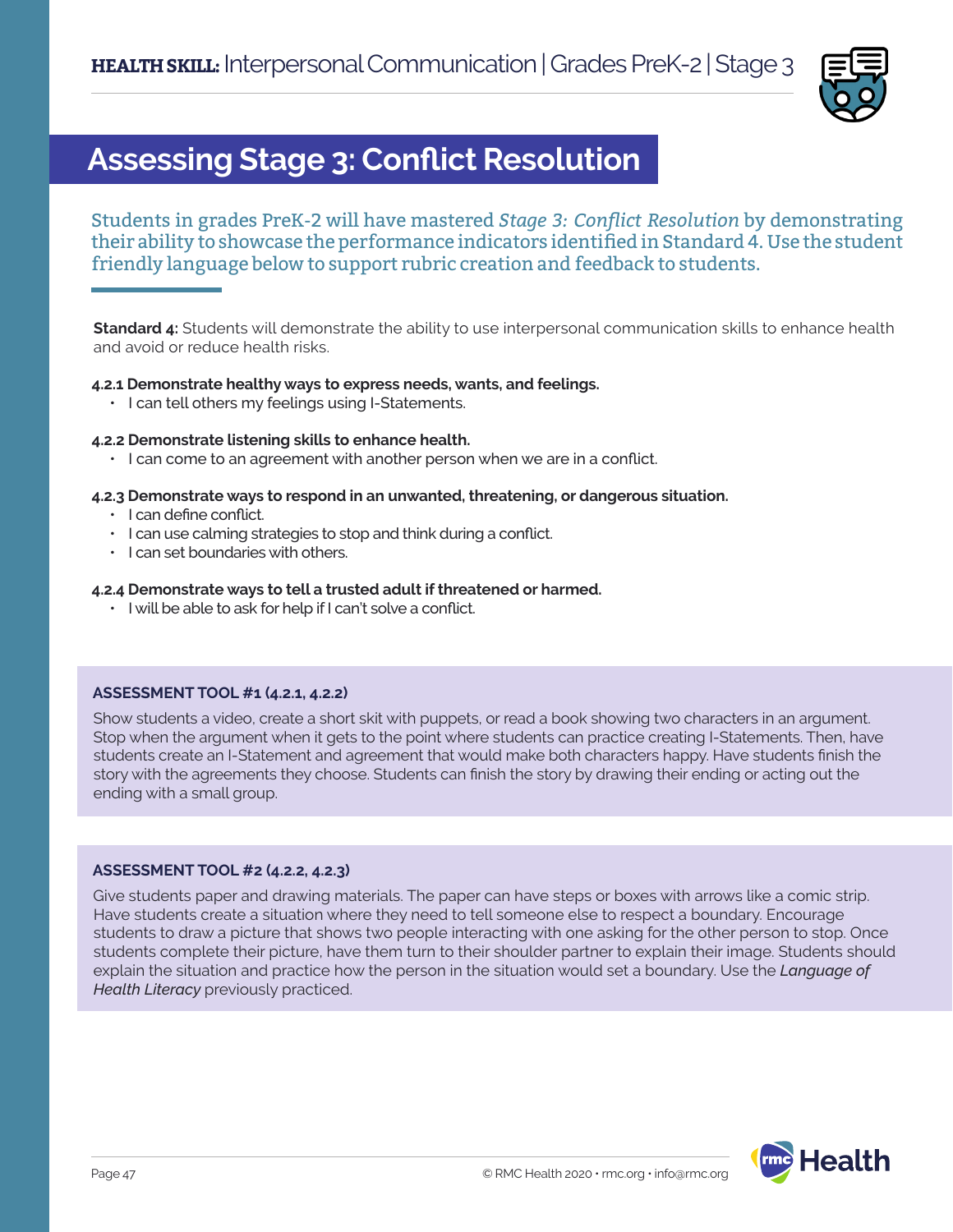

### **ASSESSMENT TOOL #3 (4.2.3, 4.2.4)**

Have students create a comic strip showing two people going through the three steps of conflict resolution. Give students four boxes to show the situation. The first box should show the conflict and how the characters "Stop & Think". The second box should show both characters talking to each other, and the final should show the two characters reaching an agreement with an agreement scale proving they have a fair agreement. In the fourth box, have students draw how the characters feel at the end of the conflict. Students who can write should be encouraged to label their comic. Students who cannot write should explain their scenarios to a small group.

*Comics can be displayed in the classroom as a reminder of the steps for conflict resolution.* 

# **Content Area Connections**

Build content understanding through connections with other courses. Share suggestions with teachers to develop plans for content overlap and student language connections.

The use of effective conflict resolution skills helps to create a safe and welcoming classroom. When planning for partner or group work, use *Stage 3: Conflict Resolution* to reinforce healthy ways of communicating during conflict. Explicitly teaching students conflict resolution skills will ensure that students are set up for success and using common language.

Utilize content structures and topics in classrooms to reinforce student understanding and to support ongoing student development. *Stage 3: Conflict Resolution* can be used across content areas when students encounter conflict amongst their peers or with teachers. Remind students to use the their conflict resolution strategies to stay calm and come to a solution that is fair for both people. For example, during art class, students may disagree on how classroom materials should be shared. Teachers can prompt students to use the steps in *Stage 3: Conflict Resolution* to address the issue and move forward in the work.

Reinforce the understanding that effective conflict resolution can help in all areas of life by exploring the following questions with students across contents. Add specific content information in place of the italicized words as necessary. These questions are meant to be used when students are experiencing conflict and struggling to move forward. These questions are a guide for independent reflection when students are challenged to understand how best to communicate their needs, wants, and feelings during conflict and reach a fair compromise.

- How are you feeling in *this moment*?
- Are you calm enough for *this conflict*?
- What I-Statement could you use to express how you are feeling about *this*?
- What is the other person feeling in *this moment*?
- What do you need to resolve *this conflict*?
- What does the other person need to resolve *this conflict*?
- How can you reach a balanced agreement in *this conflict*?
- Is this agreement balanced for both people? Why or why not?